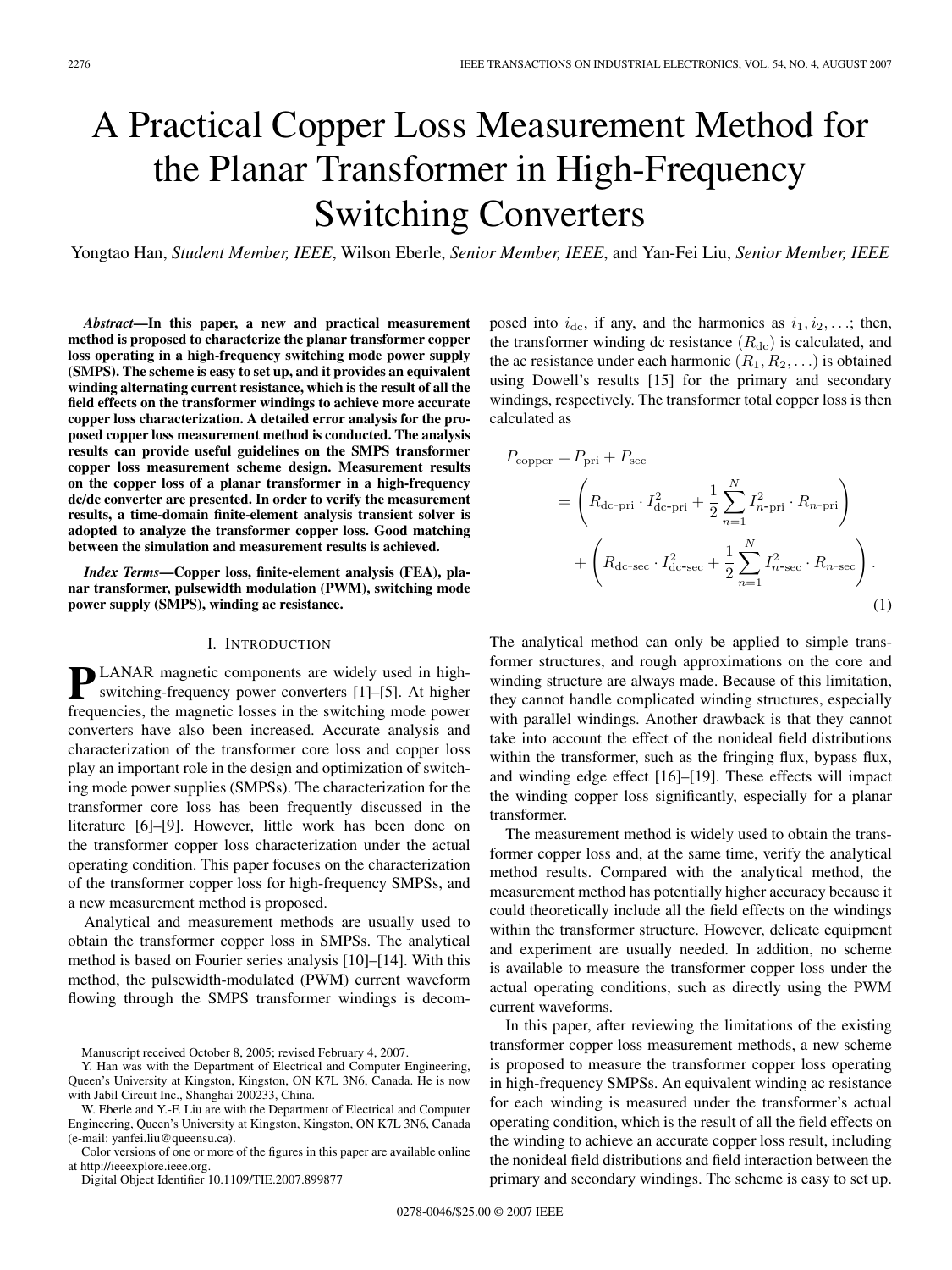

Fig. 1. Calorimeter method for transformer winding copper loss measurement.

It also avoids the difficulties that are encountered by other measurement methods, such as the separation of core loss from copper loss.

Section II reviews the existing copper loss measurement methods and highlights their drawbacks. In Section III, the new copper loss measurement method is proposed with the detailed explanations on the measurement principle, the important issues, and the proposed key steps that are related to the measurement. Section IV provides the measurement results on a planar transformer winding ac resistances using the proposed method. The measurement results are compared with the finite-element analysis (FEA) simulation results by a time-domain transient solver. In Section V, measurement is conducted to demonstrate the impact of the field interaction between the primary and secondary windings on the winding ac resistances, which is ignored by the existing measurement methods. The results show that the proposed method can provide more accurate copper loss information because it can include the field interaction between windings. Section VI performs the error analysis on the proposed measurement method and demonstrates that the proposed method can achieve measurement accuracy higher than 5%. Section VII provides the conclusion.

# II. REVIEW OF EXISTING TRANSFORMER COPPER LOSS MEASUREMENT METHODS

Two measurement methods are commonly used to measure the transformer copper loss, namely, 1) the calorimetric method and 2) the Fourier-analysis-based method.

#### *A. Calorimetric Method*

The calorimetric method is a typical indirect method and is widely used in the transformer winding copper loss measurement for SMPSs. One of the schemes is shown in Fig. 1. The measurement principle of this scheme is stated as follows: The transformer under test is placed in the calorimeter tube, which is enclosed in a near-adiabatic chamber in order to minimize the heat loss in the system. The flow within the tube is maintained at a constant rate with the pump and control valve. The reservoir and the cooling coils are used to maintain the constant temperature for the inlet tube fluid. The " $\Delta T$ " block is a thermocouple pile, which measures the temperature difference between the inlet and outlet to the calorimeter tube. The transformer copper loss is calculated based on the steadystate temperature rise of a constant flow rate of the calorimeter tube in the chamber.

The calorimetric method can potentially achieve high accuracy in measuring the dissipated power. However, it is very difficult to set up, and a long time is needed to achieve the thermal equilibrium before the experiment can be carried out. Significant leakage inductance and parasitic capacitance are introduced by the terminal leads, which will impact the transformer operation and, hence, reduce the measurement accuracy. Delicate equipment (calorimeter tube and a near-adiabatic chamber) are also needed. One other important drawback is that it cannot distinguish the copper loss from the core loss.

## *B. Fourier-Analysis-Based Method*

Based on Fourier series analysis, several methods have been proposed to characterize the transformer copper loss by measuring the winding ac resistance for each harmonic in the PWM current waveform. In [20], a high-precision multifrequency *LCR* meter is used to measure the transformer winding ac resistance in SMPSs. However, in the measurement, the magnetic core should be removed from the winding to avoid errors. Hence, it cannot reflect the actual field within the transformer and its effects on the winding copper loss. In [21], the authors proposed an analytical method to calculate the transformer winding ac resistance under arbitrary current waveforms. As the verifications on the analytical results, an impedance analyzer is used to measure the transformer winding ac resistance for different harmonic frequencies. Therefore, these methods actually use the sine waveform in the measurement, not directly using the PWM waveform under the transformer winding's actual operating conditions.

It should be noted that, under the transformer's actual operating condition, both the primary and secondary windings are carrying current at the same time. The field interaction between the primary and secondary windings due to the proximity effect has a significant impact on the transformer winding copper loss and is neglected in these methods [22]. With the above methods, the ac resistance of the primary and secondary windings is measured separately, which means that only one winding has current flowing in the measurement. Therefore, another very important disadvantage of these methods is that their results only provide the resistance information for the winding itself and cannot consider the field interaction between transformer windings.

# *C. Requirements on Transformer Copper Loss Measurement for SMPSs*

At high switching frequency, the transformer winding ac resistance significantly increases compared with its dc resistance because of the skin and proximity effects. In addition,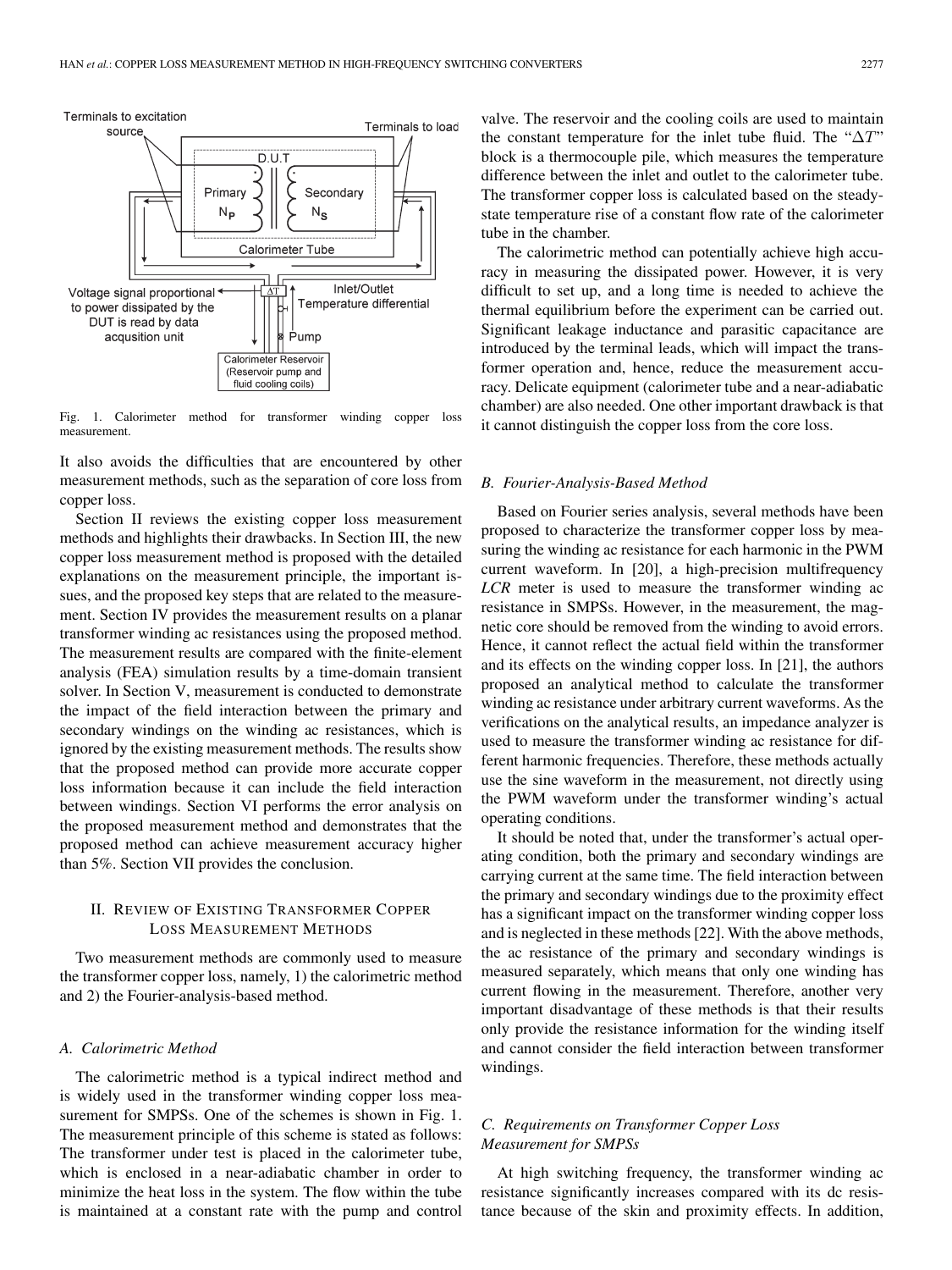

Fig. 2. Equivalent circuit model of a loaded two-winding transformer.

the field interaction between windings and the nonideal field distributions (fringing flux, bypass flux, etc.) within the transformer have significant impact on the winding copper loss. It is also noted that the influence of these factors on the winding ac resistance is strongly structure and frequency dependent. Consequently, these impacts are very difficult to analyze.

Due to the limitations of the analytical methods in calculating the transformer copper loss in high-frequency SMPSs, the measurement method is the preferred way to characterize the transformer copper loss. To avoid the drawbacks of the existing measurement methods in designing the transformer copper loss measurement scheme for SMPSs, the following requirements are important to achieve accurate measurement.

*1) "In-Component" Scheme:* This means that the ferrite core should not be removed from the windings and the transformer operates in the actual electromagnetic field of the operating conditions. The nonideal field distributions can also be taken into account.

*2) Actual PWM Current Waveforms:* The PWM current under the transformer's actual operating condition should be directly applied to the windings instead of using the harmonic sinusoidal waveforms.

*3) Simultaneous Current Flowing in Both the Primary and Secondary Windings:* By achieving this requirement, the field interaction between the primary and secondary windings is included in the copper loss measurement results.

Based on these requirements, a new and "in-component" measurement method is proposed to measure the transformer winding copper loss for SMPSs directly using the PWM current waveforms. This method can provide an equivalent ac resistance for the measurement condition. It considers all the field effects on the windings, including the field interaction between windings, to achieve more accurate results for the copper loss characterization. The transformer copper loss measurement method proposed can be applied to improve the performance of the transformers, as well as the converters, in [23]–[27].

## III. PROPOSED TRANSFORMER COPPER LOSS MEASUREMENT METHOD

In this section, the proposed new transformer copper loss measurement method will be explained in detail. First, some important issues and difficulties in the transformer copper loss measurement are analyzed so that the proposed method can be better understood.



Fig. 3. Secondary side equivalent circuit in the winding ac resistance measurement.

#### *A. Important Issues Related to Copper Loss Measurement*

The objective of the transformer copper loss measurement is to obtain an equivalent ac resistance for each winding under the actual operating condition. This equivalent ac resistance can be considered as a characteristic of the winding under the current waveform carried by the winding. In designing the scheme to measure the transformer copper loss in SMPSs, it is important to clarify the following two points:

- 1) *Current Wave Shape Used in the Measurement:* By analyzing the SMPS circuits, the currents flowing through the transformer windings can be well approximated as rectangular wave shape (unipolar or bipolar) of the corresponding duty ratio by ignoring the small ripple staying on the top [10].
- 2) *Equivalent AC Resistance:* Although the field interaction between windings has a significant effect on the winding ac resistance, we do not need to separately obtain this information . We only need an equivalent ac resistance of each winding under the operating condition, which considers all the high-frequency effects and field interaction. Then, the total copper loss can be calculated as

$$
P_{\text{copper}} = i_{\text{PriRMS}}^2 R_{\text{PriAC}} + i_{\text{SecRMS}}^2 R_{\text{SecAC}}.
$$
 (2)

# *B. Difficulties in Transformer Winding AC Resistance Measurement*

The equivalent circuit model of a two-winding transformer under the loaded condition is shown in Fig. 2.

Here,  $V_{\text{pri}}$  and  $V_{\text{sec}}$  are the primary and secondary winding voltages;  $R_{\text{copper-pri}}$  and  $R_{\text{copper-sec}}$  are the primary and secondary winding equivalent resistances;  $L_{\text{lk-pri}}$  and  $L_{\text{lk-sec}}$ are the primary winding and secondary winding leakage inductances;  $R_{\text{core}}$  stands for the core loss, and  $L_{\text{m}}$  is the magnetizing inductance; and  $C_{\text{ps}}$ ,  $C_{\text{pri}}$ , and  $C_{\text{sec}}$  are the winding capacitances.

In Fig. 2,  $R_{\text{copper-pri}}$  and  $R_{\text{copper-sec}}$  are the values that we want to measure, which represent the winding copper loss.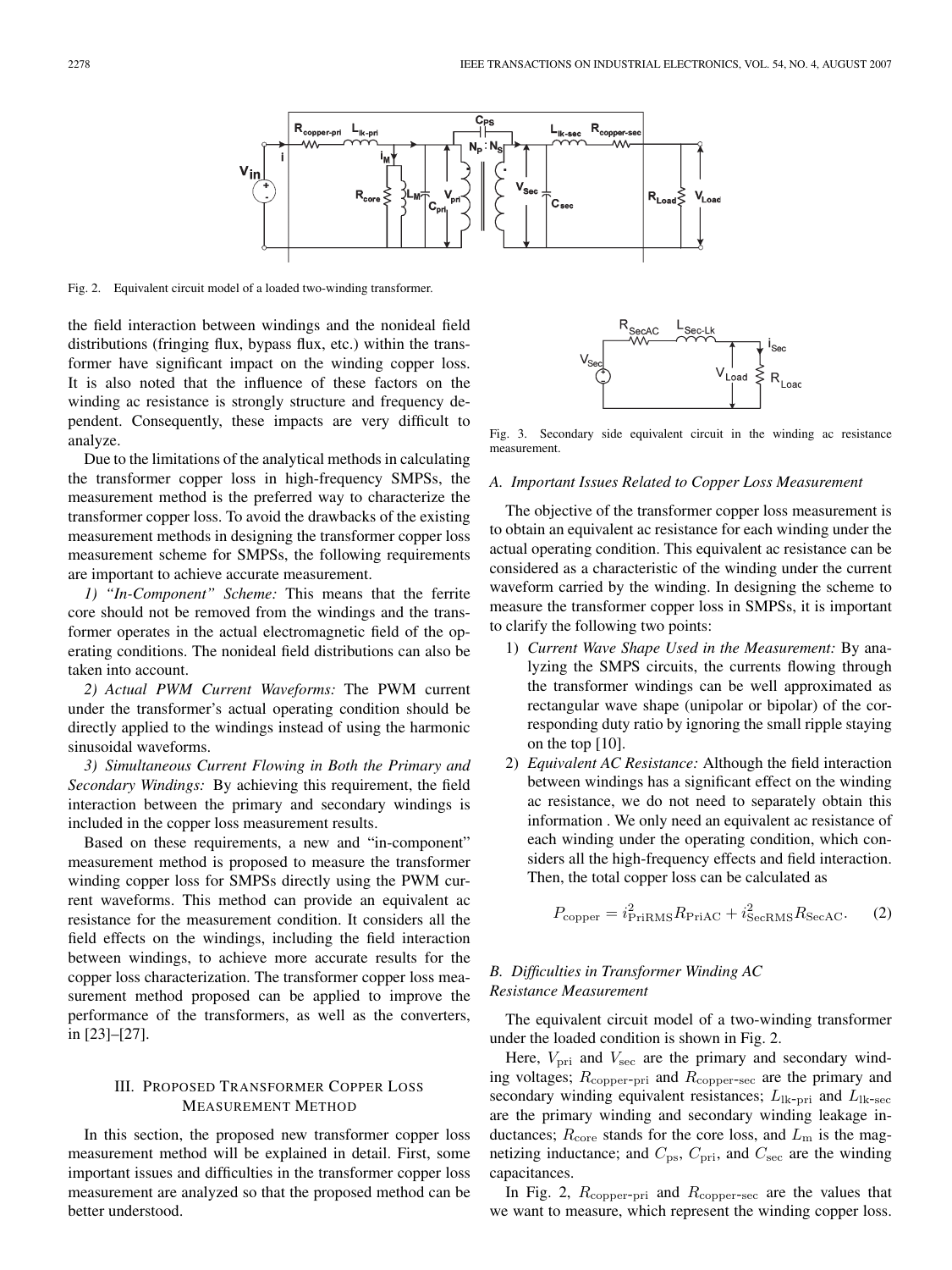

Fig. 4. Transformer winding ac resistance measurement scheme.

It is observed from the equivalent circuit model that the electric circuit components and parameters inside the enclosing rectangular block are all inside the transformer and cannot be accessed by the measurement. Using the secondary side as an example, at the loaded condition, we can derive the secondaryside equivalent circuit as in Fig. 3. (Winding capacitances are ignored because they do not affect the winding resistance calculation).

Only the load voltage  $(V_{Load})$  can be measured. Due to the winding resistance and leakage inductance, the actual winding terminal voltage  $(V_{\text{Sec}})$  is unknown. Although we can calculate the current flowing through the winding ac resistance, which is the same as the current through the load resistor  $R_{\text{Load}}$ , we still cannot obtain the voltage across the winding resistance  $R_{\text{SecAC}}$  without obtaining the winding terminal voltage  $V_{\text{Sec}}$ . Consequently, the winding ac resistance cannot be measured.

Therefore, it is critical to accurately measure the winding terminal voltage for the winding resistance measurement. In the proposed method, this difficulty is solved by the introduction of an auxiliary winding to accurately measure the terminal voltage of the winding under test.

#### *C. Proposed Copper Loss Measurement Scheme*

The proposed transformer winding ac resistance measurement scheme is shown in Fig. 4. Using the secondary winding resistance measurement as an example, the measurement principle is explained as follows.

A PWM waveform generator and a power amplifier are used as the excitation source to provide the rectangular PWM voltage at the primary side. By applying this PWM voltage on the primary side, the magnetic field is established within the transformer, and a PWM voltage is induced at the secondary side. The first requirement (i.e., in-component), as stated in Section II, is satisfied. If a resistive load is connected at the secondary side, a current in rectangular PWM wave shape will flow through the load resistor, as well as the secondary winding equivalent ac resistance, as shown in the equivalent circuit in Fig. 3. Hence, the second condition (i.e., PWM current waveform) stated in Section II is met. Once the secondary side is loaded, current also flows through the primary winding simultaneously. Thus, the third requirement (i.e., simultaneous current flow), as stated in Section II, is also fulfilled.

In order to obtain the secondary winding terminal voltage, an auxiliary winding  $(N_{\text{Aux}})$  is introduced, as shown in Fig. 4. This winding is an open circuit. Since the same magnetic flux will couple both the secondary winding and the auxiliary winding, the secondary winding terminal voltage  $V_{\text{Sec}}$  can be calculated by measuring the auxiliary winding terminal voltage  $V_{\text{Aux}}$  as follows:

$$
V_{\text{Sec}} = \frac{N_{\text{Sec}}}{N_{\text{Aux}}} V_{\text{Aux}}.
$$
 (3)

The secondary-side current  $i<sub>Sec</sub>$  can be obtained by measuring the voltage across the load resistor. With the winding terminal voltage and the current available, the winding ac resistance  $R_{\text{SecAC}}$  is calculated as

$$
R_{\text{SecAC}} = \frac{P_{\text{Sec}} - P_{\text{Load}}}{I_{\text{SecRMS}}^2}
$$
 (4)

where  $I_{\text{SecRMS}}$  is the rms value of the secondary-side current  $i<sub>Sec</sub>$ .  $P<sub>Sec</sub>$  is the power of the secondary winding over one switching period  $T$ , which can be calculated as

$$
P_{\text{Sec}} = \int_{0}^{T} V_{\text{Sec}} \cdot i_{\text{Sec}} \cdot dt = \int_{0}^{T} \frac{N_{\text{Sec}}}{N_{\text{Aux}}} \cdot V_{\text{Aux}} \cdot i_{\text{Sec}} \cdot dt \quad (5)
$$

and  $P_{\text{Load}}$  is the load resistor power over one switching period, which can be calculated as

$$
P_{\text{Load}} = \int_{0}^{T} V_{\text{Load}} \cdot i_{\text{Sec}} \cdot dt. \tag{6}
$$

The two voltages  $V_{\text{aux}}$  and  $V_{\text{Load}}$  (i.e.,  $V_1$  and  $V_2$ , as shown in Fig. 4, respectively) are measured by a digital oscilloscope (Tektronix TDS 5054 is used in this paper). By calculating the average value of the secondary winding power  $P_{\text{Sec}}$  and the rms value of the secondary winding current over one switching period using the mathematical functions of the digital oscilloscope, the secondary winding equivalent ac resistance is finally calculated as

$$
R_{\text{Sec-AC}} = \frac{P_{\text{Sec}} - P_{\text{Load}}}{I_{\text{SecRMS}}^2} = \frac{\frac{N_{\text{Sec}}}{N_{\text{Aux}}} \frac{1}{N} \sum_{i=1}^{N} V_{1i} \cdot \frac{V_{2i}}{R_{\text{Load}}}}{\frac{1}{N} \sum_{i=1}^{N} \left(\frac{V_{2i}}{R_{\text{Load}}}\right)^2} - R_{\text{Load}}
$$
\n(7)

where

 $N<sub>Sec</sub>, N<sub>Aux</sub>$  turns of the secondary and auxiliary windings;  $V_{1i}$ ,  $V_{2i}$  ith sample of the measured voltage values of  $V_{\text{aux}}$  and  $V_{\text{Load}}$  by the digital oscilloscope; N number of samples in one switching period.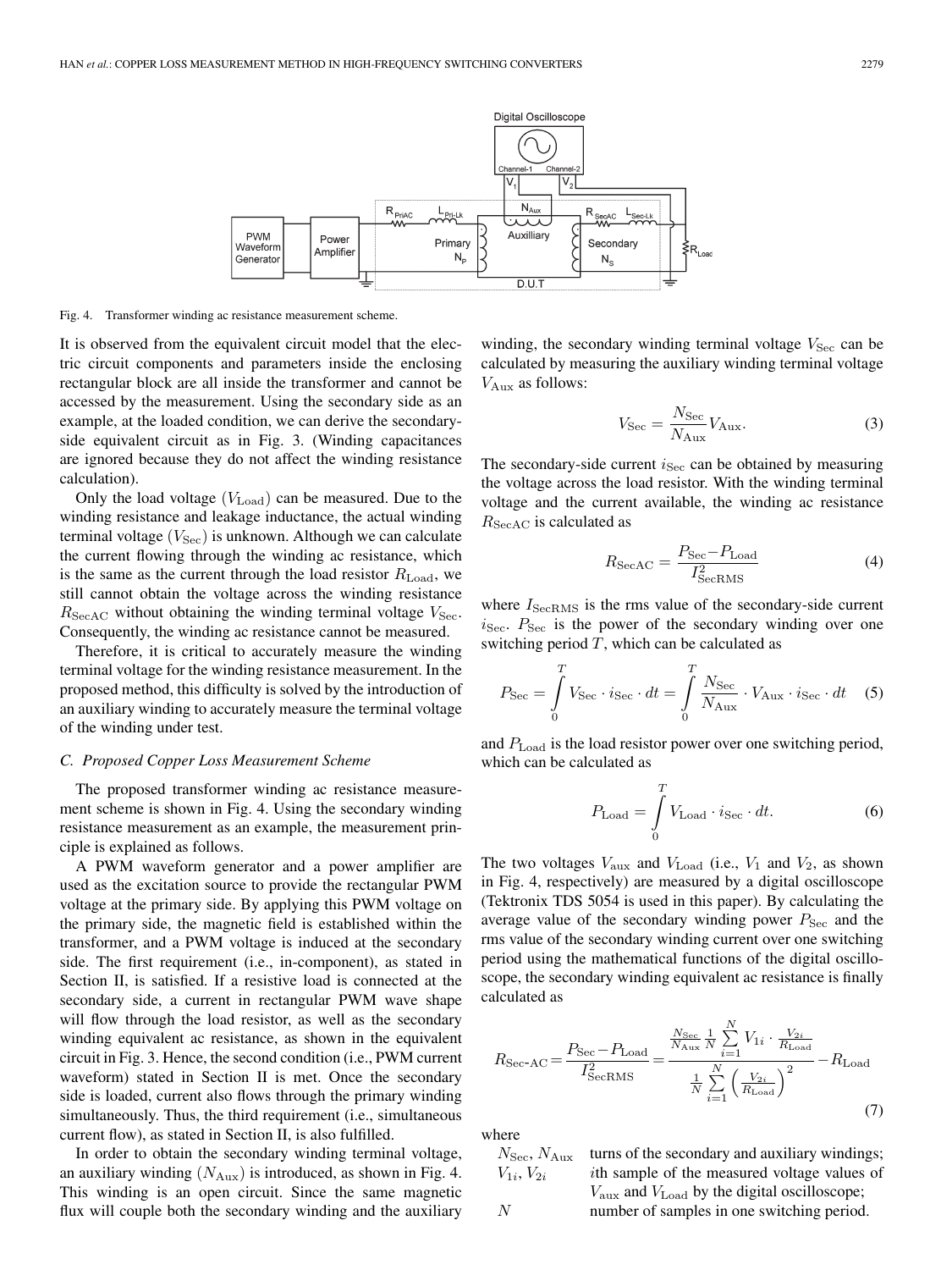With a less sophisticated digital oscilloscope, the measured raw data can be saved and exported to Excel or MathCad to calculate the winding resistance. In the same way, we can obtain the ac resistance for other secondary windings and the primary winding (i.e., excite the transformer from the secondary side) in the multiwinding transformer.

This scheme is a real "in-component" method and is suitable for multiwinding transformer structures, as the auxiliary winding could be the third winding in the transformer. For a twowinding transformer, an auxiliary winding should be added. This auxiliary winding does not need to carry current. There is no special requirement for this auxiliary winding, and it is easy to do.

This scheme is easy to implement and can include all the field effects on the windings to achieve more accurate measurement for the winding ac resistance and, consequently, the copper loss calculation. It can also avoid the difficulty to separate the core loss from the copper loss. As the digital oscilloscope accomplishes most of the necessary calculations on the measured data, a significant amount of time can be saved on data processing, and measurement result can quickly be obtained.

#### *D. Practical Issues and Key Steps*

In order to ensure accurate measurement of the transformer winding ac resistance and eliminate the measurement error from various sources, care should be taken in the test setup and measurement. Practical issues and key steps in the transformer winding ac resistance measurement using the proposed method are explained as follows.

*1) Power Source:* A PWM waveform generator (Agilent 33120A) and an RF power amplifier are used to provide the PWM voltage source to the transformer. PWM waveforms of different duty ratios are generated. The power amplifier should have enough bandwidth to generate the required waveform.

It is noted that due to the high-frequency effect, the actual winding ac resistor could be different under different operating conditions, such as switching frequency, duty cycle, and amplitude. In order to accurately characterize the transformer winding ac resistance under actual operating conditions, it is always a good idea to use the same PWM current waveform as in the actual condition. Achieving this requirement largely depends on the capability of the power amplifier. The worst case ac resistor happens at the minimum duty cycle and highest current amplitude. Therefore, if the power source cannot provide the required load current, it is suggested to measure the ac resistor at the maximum current that the power source can provide.

*2) Load Resistor and Calibration:* The load resistor has a large impact on the accuracy of the winding ac resistance measurement result due to its tolerance and its parasitic inductance. In order to minimize the error introduced by the load resistor, it is suggested that a low-inductive resistor be used and the resistor's frequency response be calibrated using an impedance analyzer to obtain the accurate resistance value and phase response. These values can be used in the measurement, calculations, and error analysis.

The following factors are considered in the selection of the load resistor: Because the transformer winding resistance is



Fig. 5. Planar windings of the transformer used in the paper. (a) PCB track of the primary winding. (b) PCB track of the secondary-I winding. (c) PCB track of the secondary-II winding.

normally very small, it is a good practice to use a small load resistor. In the measurement setup, low-inductive metal film resistors  $(10\% \pm 1\% \Omega)$  are connected in parallel to form a small-value load resistor. The parallel method also helps in minimizing the phase shift error that is caused by the parasitic inductance of the resistor and in increasing the total power capability. The frequency response of the resistors is almost flat up to 5 MHz, and it has a small phase angle that changes almost linearly with frequency. In the measurement, the winding excitation voltage is reduced from the nominal input value of the transformer's operating condition in the power converter.

It is important to note that the impedance analyzer only provides small-signal information for the load resistor. The characteristic of the load resistor may be different in a largesignal situation. Our proposed step in calibrating the load resistor is a way to greatly reduce the error that is caused by parasitic inductance and to improve the measurement accuracy. Other better ways to calibrate the load resistor frequency response will further help in improving the measurement accuracy using the proposed method.

*3) Calibration on Winding Turns Ratio:* The proposed transformer winding ac resistance measurement scheme is a two-port method. The measured winding terminal voltage is obtained from an open-circuit auxiliary winding. Due to the nonperfect magnetic coupling, the parasitic air flux, and the winding terminations, the voltage ratio between the measured winding and auxiliary winding might be different from the corresponding designed integer winding turns ratio. The planar windings in the transformer used in this paper are shown in Fig. 5. It is observed that there is a gap between the winding terminals of the secondary windings. Therefore, some winding turns are not completed, such as for secondary-I winding; some windings extend further outside the core central post, which can be coupled with a parasitic flux, such as for secondary-II winding and for primary winding. These will make the winding terminal voltage ratio between the measured winding and auxiliary winding different from the winding turns ratio. In order to minimize this error, the actual winding turns ratio should be calibrated and be used in the winding resistance measurement and calculation.

Sinusoidal wave is used to calibrate the winding turns ratio, and the result can be used for the PWM waveforms. Sinusoidal excitation is the simplest and easiest waveform in the turns-ratio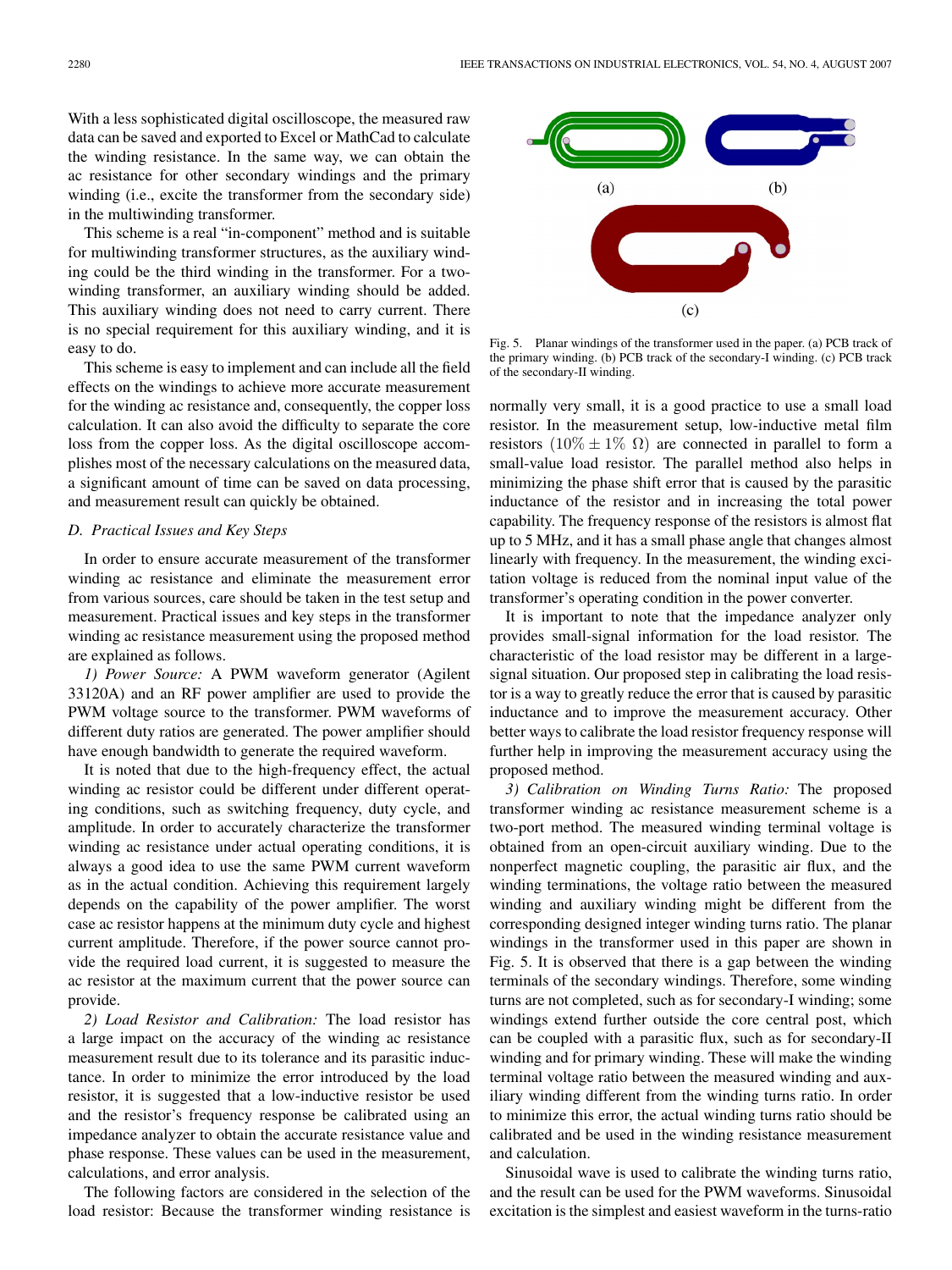calibration for the following reasons: First, it is much easier to obtain a sine waveform; second, no distortions and overshoot will happen to the sine waveform; and third, the definition and calculation of the turns ratio is easy to make, such as using the peak voltage value or peak-to-peak voltage value. It should be noted that the winding turns ratio is the transformer characteristic, and it does not depend on the excitation waveforms.

The procedure of winding turns-ratio calibration is to excite the transformer using a third winding by a sine waveform, and the terminal voltages of the tested and auxiliary windings are measured and the actual turns ratio can be calculated as

$$
N_{\text{Turns-Ratio}} = \frac{V_{\text{measured}}}{V_{\text{Aux}}}.
$$
 (8)

The peak voltage value or peak-to-peak voltage value can be used in the calibration. It should be noted that this calibration procedure should be conducted over a range of frequencies in order to cover the frequency range of the PWM harmonics. If the measured winding turns ratios at different frequencies are different, the averaging method can be used to obtain an averaged winding turns-ratio value. When the turns ratio between the measured and auxiliary windings is obtained, it can be used in the winding ac resistance measurement and calculation to achieve more accurate results. By adopting the calibration, the measurement error introduced by the winding turns ratio can be neglected.

*4) Averaging Method:* In order to eliminate the random error in the measurement, the averaging method is adopted in data processing. The winding ac resistance measurement for each operating condition is repeated for several times (ten times for this paper). Then, these values are averaged by calculation. There will also be the offset error from the power amplifier and the digital oscilloscope in the measurement. This kind of error can be easily eliminated by the offset compensation capability of the digital oscilloscope.

# IV. COMPARISON BETWEEN MEASUREMENT RESULTS AND FEA SIMULATION

In this section, the transformer winding ac resistance measurement results using the proposed method are presented. As no other method can accurately predict the transformer copper loss under the actual operating condition, the proposed copper loss method is compared with the FEA simulation result using a time-domain solver from ANSOFT [28]. The measurement result and the simulation result are very close to each other.

## *A. Details ofthe Transformer Under Test*

A high-frequency planar transformer is tested for the winding ac resistance using the proposed scheme. This multiwinding planar transformer is used in an asymmetrical half-bridge (AHB) dc/dc converter with unbalanced secondary windings [29]. In addition to three main power windings, the AHB transformer has three auxiliary windings, one for the control chip power supply and two for driving the secondary-side synchronous rectifiers. The converter schematic and half cross section of the designed transformer are shown in Fig. 6. The



Fig. 6. (top) AHB converter scheme and (bottom) half cross section of the transformer.

dots shown in the figure indicates the added auxiliary winding. The main specifications and parameters of the converter and the transformer are listed as follows:

- 1) converter input voltage: 35–75 V, nominal at 48 V;
- 2) converter output: 5 V/25 W;
- 3) switching frequency: 400 kHz;
- 4) main winding turns:  $N_p$ :  $N_{s1}$ :  $N_{s2} = 6:1:3;$
- 5) core: 41805EC planar core (E18/4/10 in EE combination) of P-material from Magnetics Inc.;
- 6) winding: 1 oz (35  $\mu$ m in thickness) copper is used for the winding tracks, producing an eight-layer printed circuit board (PCB).

Fig. 6 also illustrates the placement of the auxiliary windings (shown in dots). The auxiliary winding can be arranged in the gap between the core and the PCB for the planar transformer windings. As this auxiliary winding is only used to measure the winding terminal voltage and it does not carry current, a standard copper wire can be used; and there is no requirement on the wire gauge.

#### *B. FEA Time-Domain Solver*

As a powerful tool, the FEA method is widely used in the design and loss analysis for transformers in SMPSs. From the literature, all the work done before is based on the FEA solver using sinusoidal excitations, which is essentially a frequencydomain analysis. In this paper, in order to verify the copper loss measurement results under a real operating condition, a time-domain transient solver in the FEA software package Maxwell from ANSOFT [28] is used to analyze the winding ac resistance. This solver can solve the electromagnetic problems with periodic arbitrary waveform of excitation. The PWM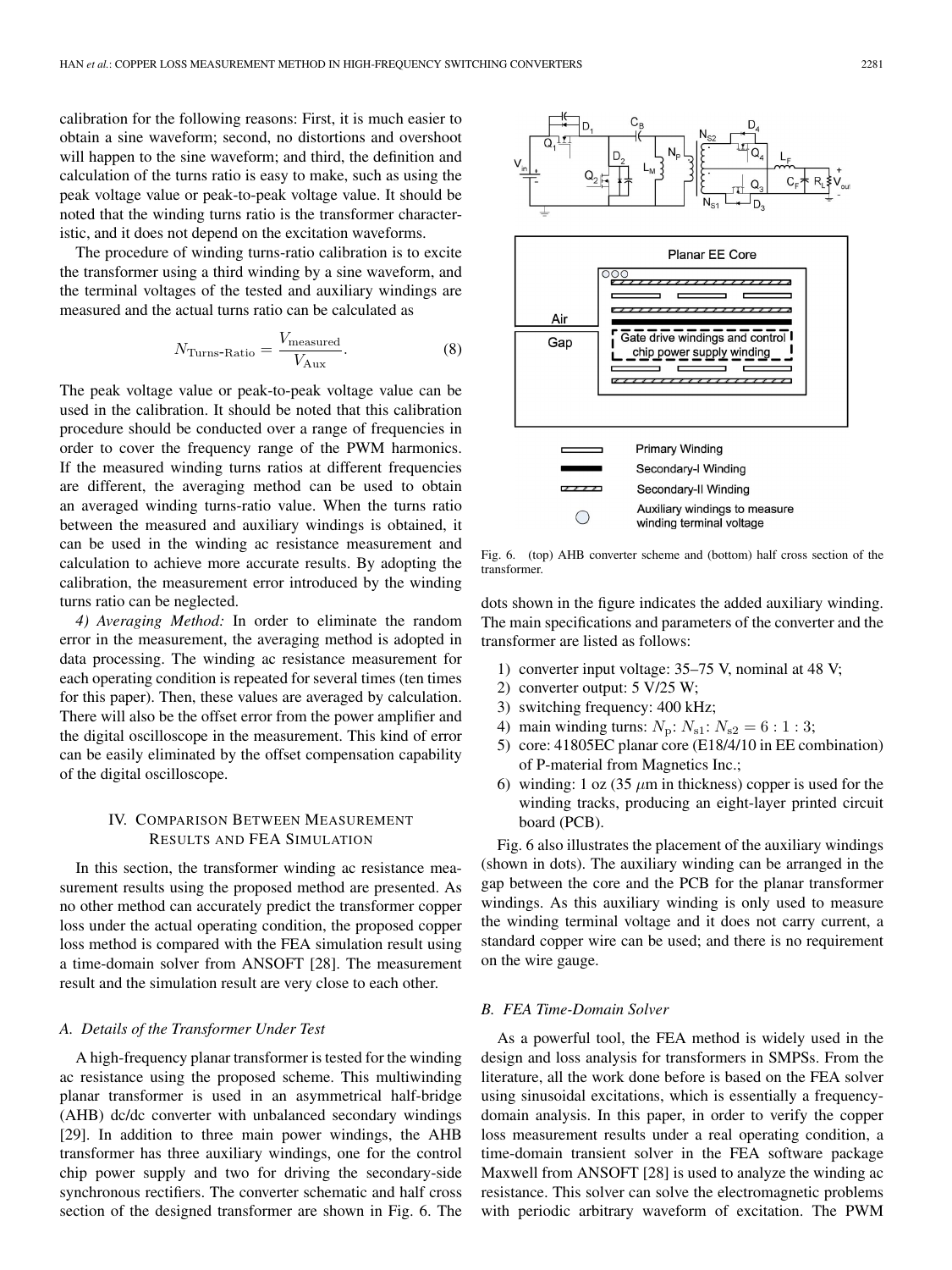

Fig. 7. Measurement and FEA results for the AHB transformer primary winding.



Fig. 8. Measurement and FEA results for the AHB transformer secondary-I winding.

current waveforms flowing in the transformer windings can be directly used as the sources. In addition, 3-D modeling is used to achieve higher accuracy.

It is noted that the following limitations have prevented the wide use of the FEA software package in industry. The first limitation is that this kind of commercial FEA solver software package is very expensive. The second limitation is that extensive time is needed to learn how to use the software to model and analyze the electromagnetic problems. The third and also a very important limitation is that it is very time consuming to carry out the analysis. For example, for analyzing the AHB transformer winding resistance by 3-D modeling, it takes more than 6 h to obtain the copper loss for one operating condition even by using the latest computer.

# *C. Measurement Results and Comparison for Winding AC Resistance*

The ac resistance of the AHB transformer main power windings is measured using the proposed method following the key steps outlined in Section III-D. FEA simulation using the transient solver is conducted to analyze the corresponding ac resistances. In the measurement, as the load resistor, five  $10\% \pm 1\%$  Ω metal film resistors are connected in parallel in measuring the primary and secondary-II winding resistances,



Fig. 9. Measurement and FEA results for the AHB transformer secondary-II winding.

and ten  $10\% \pm 1\%$  Ω metal film resistors are connected in parallel in measuring the secondary-I winding resistances.

Figs. 7–9 illustrate the measured results and FEA simulation results for the AHB transformer power windings at 400-kHz bipolar PWM current waveforms of different duty ratios, which correspond to different input voltages of the power converter. Winding dc resistances and the ac resistances at the 400-kHz sine waveform are also provided as reference values.

From the above results, we can observe that the measurement results and FEA simulation results are very close to each other. Using the measurement results as reference values, the difference between the measurement and FEA simulation results is within 8% for all the three AHB transformer power windings. The small difference between them is caused by the measurement and some other factors. First, FEA simulation cannot exactly model the winding structure, even with 3-D modeling. The PCB windings also have certain tolerance in the fabrication. The connection lead for the experiment and the vias and pads of the PCB winding are ignored in the simulation. This can explain why the experimental results are larger than the FEA simulation results. Secondly, the FEA solver also has errors in the solutions.

From both the FEA simulation and measurement results, the following conclusions can be made for the transformer winding resistance.

- 1) The winding equivalent ac resistance under PWM waveforms is larger than that under the sine waveform of the same frequency.
- 2) When the duty ratio  $D$  decreases (from 0.5 to 0.1), the winding ac resistance increases.

It is noted that the copper PCB tracks used in the transformer winding is 1 oz, or 35  $\mu$ m thick, which is much smaller than the skin depth of 110  $\mu$ m at 400 kHz. The winding ac resistance does not change significantly under different operating conditions because the high-frequency eddy current effects do not affect the resistance significantly. It can be expected that the ac resistance will significantly change for different conditions if a thicker copper PCB track (2 or 4 oz) is used as the winding.

In Fig. 10, the oscillograms (auxiliary winding voltage and load resistor voltage) by the digital oscilloscope under different operating conditions in the winding ac resistance measurement are shown for the AHB transformer secondary-I windings. The time interval between the two cursors is one switching period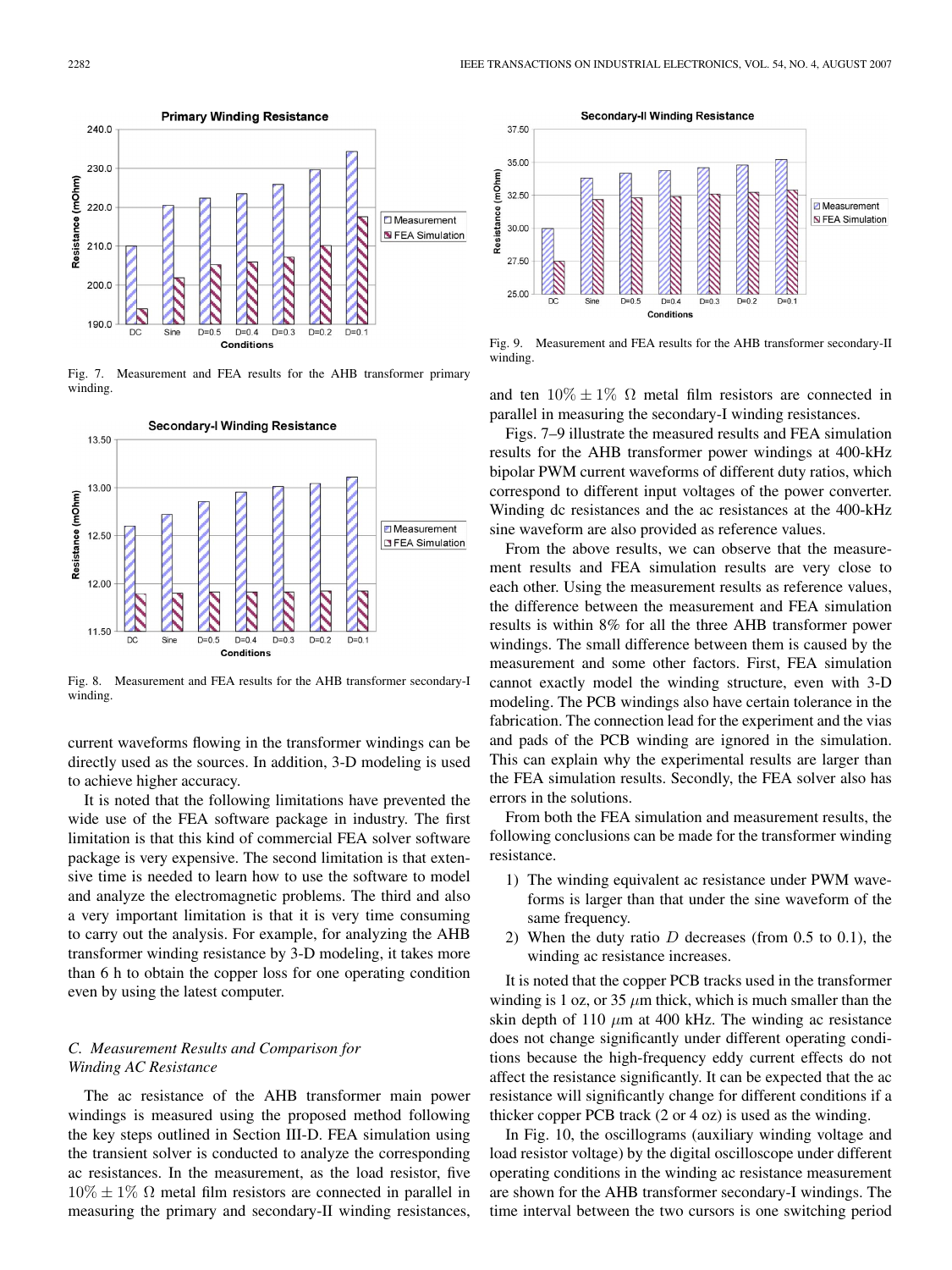

Fig. 10. Secondary-I winding ac resistance measurement waveforms. (a) Sine. (b)  $D = 50\%$ . (c)  $D = 40\%$ .

 $(2.5 \mu s)$  for 400 kHz). The mathematical functions that are defined in the digital oscilloscope provide the total power of the measured winding and the rms value of the current carried by the winding (also carried by the load resistor). It should be noted that due to limited bandwidth and load capability of the power amplifier, some distortion is observed in the measurement waveforms.

# V. WINDING RESISTANCE COMPARISONS: WITH AND WITHOUT FIELD INTERACTION

As reviewed in Section II, the existing methods for transformer copper loss measurement does not consider the field interaction between primary and secondary windings under the actual operating condition when both windings are carrying current. This will lead to a significant error in the copper loss calculation. In order to show the impact of the field interaction between windings on the winding ac resistance, the AHB transformer winding self-resistance (under the conditions without field interactions between windings) over a range of frequencies (i.e., 1 kHz, 10 kHz, 50 kHz, 100 kHz, 200 kHz, 400 kHz, 800 kHz, and 1 MHz) is measured. Sinusoidal excitations are

used. Comparison results show that the field interaction between primary and secondary windings effectively reduces the winding equivalent ac resistance. This is the same conclusion as in [22].

In the measurement, the ferrite core is taken away from the winding in order to avoid the error due to the core loss and avoid the complex parameter extraction from the equivalent circuit model. It should be noted that if the ferrite core is with the windings in the measurement, the winding ac selfresistance should be larger than that without the core due to the nonideal field distributions within the transformer (e.g., the fringing flux for this AHB transformer). FLUKE PM6306 Programmable Automatic *LCR* meter (with accuracy of 5% in measuring resistance larger than 0.1  $\Omega$  and accuracy of 10% for resistance between 0.01 and 0.1  $\Omega$ ) is used in the measurement.

Table I gives the measurement ac resistance values without the field interaction.

Comparing the results in Table I with Figs. 7–9, it is observed that the winding ac resistance values without considering the field interaction are much larger than the resistance values considering the field interaction for all the three windings. For example, under the 400-kHz sine waveform, the primary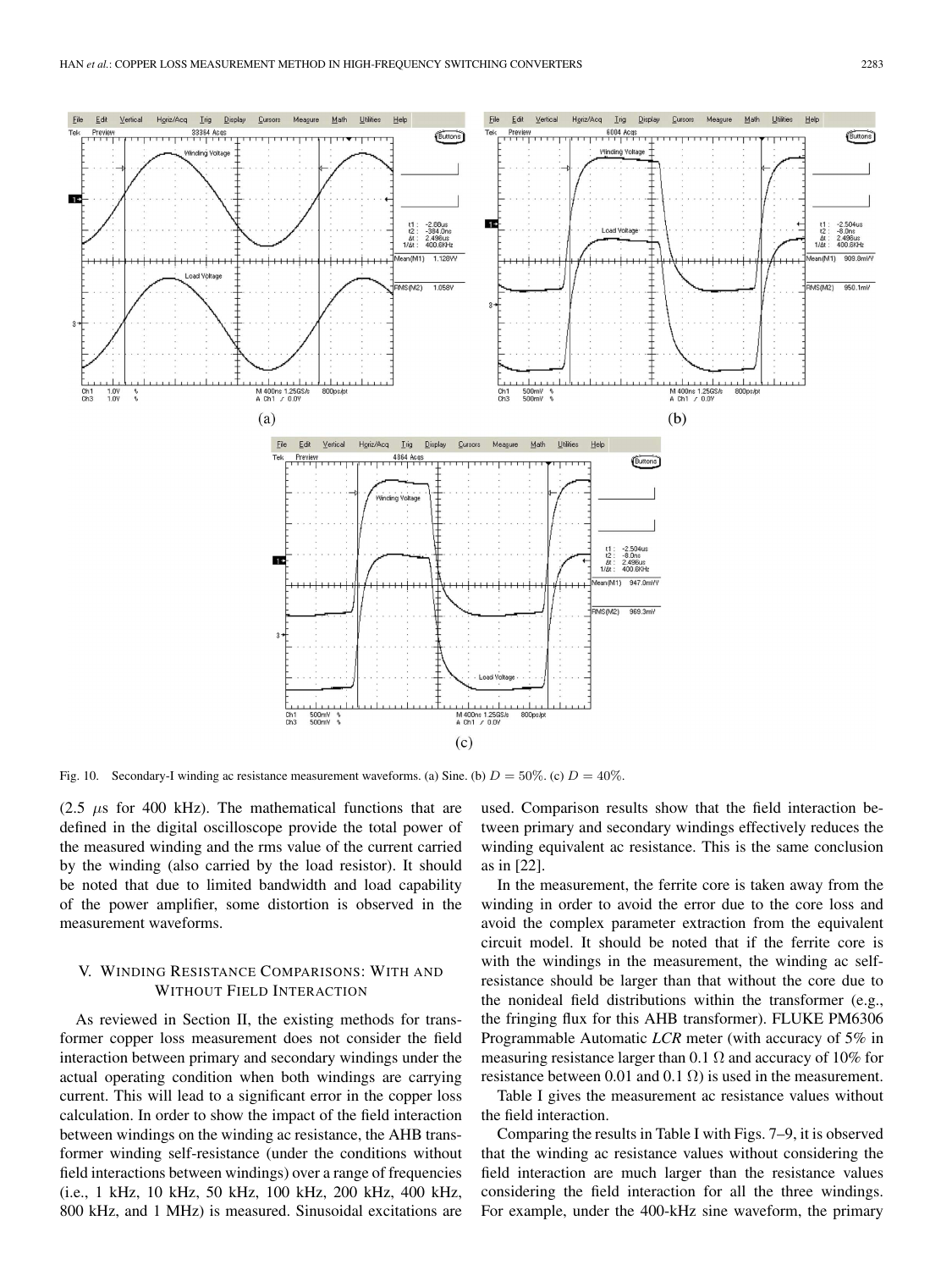TABLE I AHB TRANSFORMER WINDING AT DIFFERENT FREQUENCIES: WITHOUT FIELD INTERACTION

| Frequency<br>(KHz)          | 1    | 10   | 50   | 100  | 200  |
|-----------------------------|------|------|------|------|------|
| Primary (m $\Omega$ )       | 212  | 215  | 220  | 251  | 302  |
| Secondary-I<br>$(m\Omega)$  | 12.6 | 12.6 | 12.7 | 12.7 | 12.8 |
| Secondary-II<br>$(m\Omega)$ | 30.0 | 30.0 | 31.8 | 37.0 | 43.2 |
| Frequency<br>(KHz)          | 400  | 600  | 800  | 1000 |      |
| Primary $(m\Omega)$         | 371  | 413  | 438  | 454  |      |
| Secondary-I<br>$(m\Omega)$  | 13.1 | 13.5 | 14.0 | 14.5 |      |
| Secondary-II<br>$(m\Omega)$ | 48.6 | 56.9 | 63.3 | 68.2 |      |

winding has an equivalent ac resistance of 221 m $\Omega$  when operating in the loaded transformer; its ac resistance without considering the field interaction reaches 371 mΩ, which is  $60\%$ higher than when the field interaction is considered. Therefore, a direct application of the winding ac resistance value without considering the field interaction in calculating the transformer total copper loss will lead to significant errors.

## VI. ERROR ANALYSIS

In order to ensure that the measurement of the winding ac resistance for the AHB transformer using the proposed method is accurate and valid, it is necessary to identify and analyze the various error sources in the measurement. In this section, the error analysis for the proposed winding ac resistance measurement scheme is separately conducted first, and then the combined loss measurement accuracy is obtained.

As mentioned in Section III-A, the obtained transformer winding ac resistance is a characteristic of the transformer winding under the measurement condition (specific to the amplitude, frequency, and duty ratio of the PWM current waveforms). If the transformer's operating condition (any parameter of the amplitude, frequency, and duty ratio) changes, the measurement and related error analysis should be conducted for the changed condition. Otherwise, measurement accuracy will suffer.

From (7), it is observed that the main error sources in the winding resistance measurement are listed as follows: 1) voltage measurement error; 2) winding turns-ratio error due to the nonperfect magnetic coupling, parasitic coupling flux, and winding termination; 3) tolerance of the load resistor; and 4) time delay introduced into the load current measurement due to the inductance associated with the load resistor. Equation (7) can be rewritten as (using the secondary winding as the example in the derivation)

$$
R_{\text{Sec-AC}} = R_{\text{Load}} \cdot \left( \frac{\frac{N_{\text{Sec}}}{N_{\text{Aux}}} \cdot \sum_{i=1}^{N} V_{1i} \cdot V_{2i}}{\sum_{i=1}^{N} (V_{2i})^2} - 1 \right). \tag{9}
$$

 $\lambda$ 

The effect of each error source on the winding ac resistance measurement is analyzed as follows.

#### *A. Voltage Measurement Error*

The TDS5054 digital oscilloscope uses one analog-to-digital converter (ADC) for all the four channels. Hence, the digitizing error that is caused by the ADC in the voltage measurement for each channel can be considered as the same. In the measurement, the auxiliary winding is always selected to be the same turns as the winding under test. Therefore, the same oscilloscope vertical scale can be used for the measurement of the two voltages, and this helps to minimize the resistance measurement error. The digitizing error in the two voltage measurements can be considered as the same. Consequently, the digitizing error will cancel out in the numerator and denominator in the first item of (9). On the other hand, because the sampling number is very large, the random error in the measurement of the digital oscilloscope will be averaged and cancel out each other in the final calculation result. Therefore, it can be assumed that the digitizing error of the digital oscilloscope has no impact on the winding ac resistance measurement and is neglected in the voltage measurement. The averaging method is adopted in data processing. This can further reduce the random error in the measurement.

# *B. Turns-Ratio Error*

An auxiliary winding is used to obtain the winding voltage. The nonperfect magnetic coupling and winding terminations will make the actual winding terminal voltage ratio different from the corresponding turns ratio. The calibration on the winding turns ratio should be carried out to minimize the error, especially when the winding ac resistance is much less than the load resistor. With proper calibration on the winding turns ratio, as described in Section III-D, an actual turns ratio  $(N<sub>Turns-Ratio</sub>)$  is obtained and used in the calculation. This error can then be ignored.

# *C. Tolerance ofLoad Resistor*

The load resistor used in the measurement has a tolerance of  $\pm 1\%$ . Theoretically, a relative error of 1% is introduced into the winding ac resistance measurement according to (7).

#### *D. Time-Delay Error*

In the load current measurement, a pure resistor value is assumed as the load. However, the inductance of the resistor and the parasitic inductance in the measurement circuit will introduce some time shift error to the current and, consequently, affect the measurement for the total power. This is another important error source in the winding ac resistance measurement.

For SMPSs with the rectangular PWM voltage and current waveform as shown in Fig. 11 (the leakage inductance can be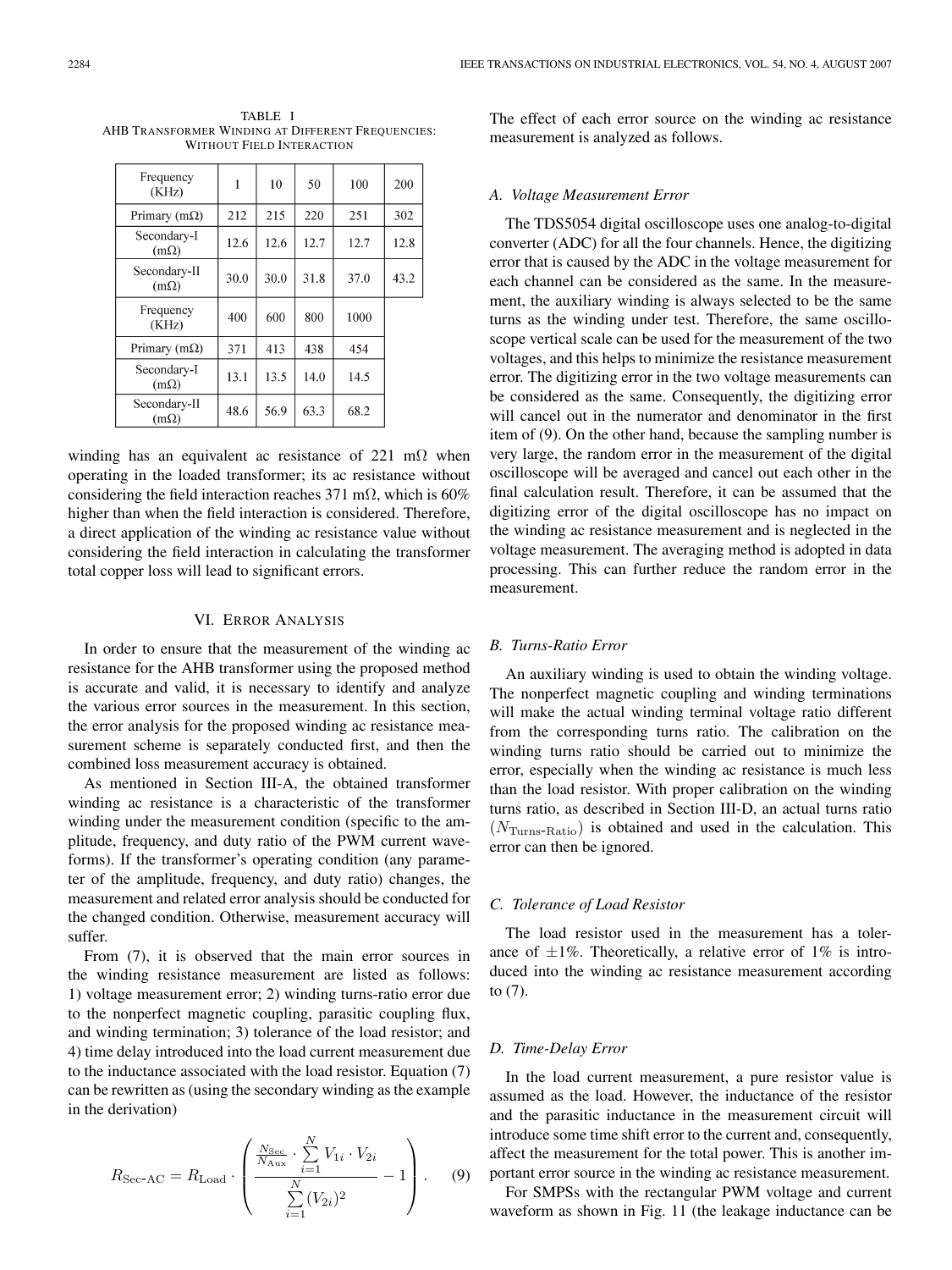

Fig. 11. Typical and ideal PWM voltage and current waveform in measuring winding ac resistance.

neglected for simplification purpose because it is very small), using (9), the winding ac resistance can be calculated as

$$
R_{\text{Sec-AC}} = R_{\text{Load}} \cdot \left( N_{\text{Turns-Ratio}} \cdot \frac{V_1}{V_2} - 1 \right). \tag{10}
$$

Here,

- $V_1$  positive part amplitude of the auxiliary winding voltage waveform;
- $V_2$  positive part amplitude of the load resistor voltage waveform;
- $N<sub>Turns-Ratio</sub>$  turns ratio between the auxiliary winding and the measured winding after calibration.

Due to the parasitic inductance, some time delay  $\delta$  will be introduced into the measurement of the load current, which is obtained by measuring the voltage, as shown in Fig. 12. With this time delay, the winding ac resistance will be (detailed derivation can be found in the Appendix)

$$
R_{\text{Sec-AC}} = R_{\text{Load}} \left[ N_{\text{Turns-Ratio}} \cdot \frac{V_1}{V_2} \left( 1 - \frac{\delta}{D(1 - D)T} \right) - 1 \right].
$$
\n(11)

Thus, the relative error due to this time delay is calculated as

$$
\frac{\Delta R_{\text{Sec-AC}}}{R_{\text{Sec-AC}}} = \frac{\frac{\delta}{D(1-D)T}}{1 - \frac{V_2}{N_{\text{Turns-Ratio}} \cdot V_1}}.
$$
(12)

It is related to the time delay, the switching period, the duty ratio of the rectangular PWM waveform, the voltages of the secondary winding, and the load resistor. If the load resistor is much larger than the winding ac resistance, then the ratio of  $V_2/V_1$  in (12) will be very close to "1." In this case, the relative error will be very sensitive to the time delay. A large error will be introduced into the winding ac resistance result. Hence, if a large load resistor (compared with the measured winding ac resistance) is used in the measurement, care should be taken to reduce the time delay caused by the parasitic inductance.

The sources for this time delay  $\delta$  could be the following: 1) poor frequency response of the load resistor; 2) parasitic inductance in the measurement loop; and 3) trigger jitter and delays for different channels introduced by the oscilloscope. For the digital oscilloscope used in the measurement, the trigger jitter is typical at 8 ps and can be ignored. As the probes for the voltage measurement are originally from the same oscilloscope and match to each other, the phase delay between oscilloscope channels can also be neglected.



Fig. 12. Time delay introduced into the load current measurement.

TABLE II RELATIVE ERROR IN MEASURING THE AHB TRANSFORMER PRIMARY WINDING AC RESISTANCE

| Conditions | Resistor<br>Tolerance | Time Delay<br>Error | Total |
|------------|-----------------------|---------------------|-------|
| $D=0.5$    | $1\%$                 | $0.2\%$             | 1.2%  |
| $D=0.3$    | $1\%$                 | $0.2\%$             | 1.2%  |
| $D=0.1$    | $1\%$                 | $0.5\%$             | 1.5%  |

TABLE III RELATIVE ERROR IN MEASURING THE AHB TRANSFORMER SECONDARY-I WINDING AC RESISTANCE

| Conditions | Resistor<br>Tolerance | Time Delay<br>Error | Total |
|------------|-----------------------|---------------------|-------|
| $D=0.5$    | $1\%$                 | $1.3\%$             | 2.3%  |
| $D=0.3$    | $1\%$                 | $1.6\%$             | 2.6%  |
| $D=0.1$    | 1%                    | 3.6%                | 4.6%  |

In the measurement setup of this paper, five  $10 \pm 1\%$   $\Omega$  metal film resistors are in parallel and used as the load resistor in the resistance measurement for the AHB transformer primary and secondary-II windings; ten  $10 \pm 1\%$   $\Omega$  metal film resistors are in parallel and used in the resistance measurement for the AHB transformer secondary-I winding. The inductance associated with the load resistor is the most important source for the timedelay error. In the experiments, care should be taken to reduce these error sources.

From the measurement results by the impedance analyzer, a phase shift of less than 0.01◦ is observed for the current sensing resistor at 400 kHz, less than 0.02◦ at 800 kHz, and 0.05◦ at 2 MHz. If we use the phase shift at 400 kHz and transfer it to delay time for 400 kHz, the time error can be calculated as

$$
\delta = \frac{0.01^{\circ}}{360^{\circ}} \times 2.5 \,\mu s = 69.5 \,\text{ps.}
$$
 (13)

As the relative error depends on several operation parameters, its value will change for different operating conditions of the transformer. Using the analysis results above, the relative errors in the AHB transformer winding ac resistance measurement are calculated and listed in Tables II–IV.

The error introduced by the load resistor tolerance is 1%. In calculating the time-delay error, the results in (10), (12), and (13) are used. For example, calculation of the time delay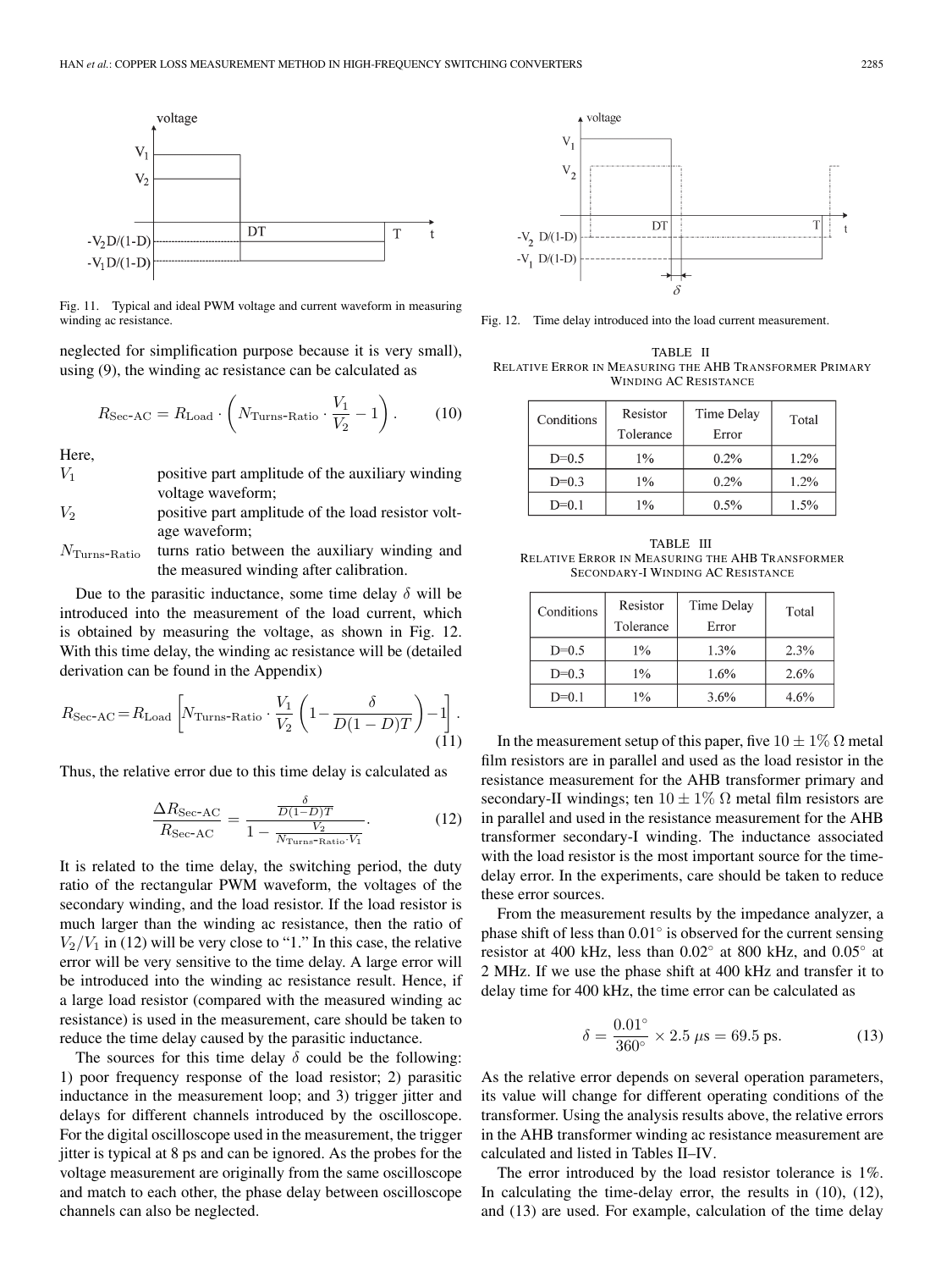$$
R_{\text{Sec-AC}} = R_{\text{Load}} \cdot \frac{N_{\text{Sec}}}{N_{\text{Aux}}} \cdot \frac{V_1}{V_2} \cdot \frac{1}{T} \left[ \frac{DT - \delta - \delta \frac{D}{1-D} + \frac{D^2}{(1-D)^2} (T - \delta - DT) - \frac{D}{1-D} \delta}{\frac{D}{1-D}} \right] - R_{\text{Load}}
$$

$$
= R_{\text{Load}} \cdot \frac{N_{\text{Sec}}}{N_{\text{Aux}}} \cdot \frac{V_1}{V_2} \left[ 1 - \frac{\delta}{D(1-D)T} \right] - R_{\text{Load}}
$$
(A1)

TABLE IV RELATIVE ERROR IN MEASURING THE AHB TRANSFORMER SECONDARY-II WINDING AC RESISTANCE

| Conditions | Resistor<br>Tolerance | Time Delay<br>Error | Total   |
|------------|-----------------------|---------------------|---------|
| $D=0.5$    | $1\%$                 | $1\%$               | 2%      |
| $D=0.3$    | $1\%$                 | 1.2%                | $2.2\%$ |
| $D=0.1$    | $1\%$                 | 2.7%                | 3.7%    |

in secondary-II winding measurement under 0.5 duty ratio in 400 kHz ( $T = 2.5 \,\mu s$ ) is done using the following steps.

- Step 1) From (13), we have  $\delta = 69.5$  ps.
- Step 2) From (10), we can obtain  $(N_{\text{Turns-Ratio}} \cdot V_1)/V_2$  = 1.0171 ( $R_{\text{Load}} = 2 \Omega$  and  $R_{\text{Sec-AC}} = 34.18 \text{ m}\Omega$  are used in the calculation).
- Step 3) Put these results into (12), the time-delay error is calculated as

$$
\frac{\Delta R_{\text{Sec-AC}}}{R_{\text{Sec-AC}}} = \frac{\frac{69.5 \times 10^{-12}}{0.5 \times 0.5 \times 2.5 \times 10^{-6}}}{1 - \frac{1}{1.0171}} = 0.66\% < 1\%.
$$
\n(14)

This procedure can be applied to other conditions to obtain the corresponding time-delay error. It is observed that the maximum total relative error is less than 5% for all the three winding resistance measurements.

#### VII. CONCLUSION

A new measurement method to characterize the transformer copper loss in high-frequency SMPSs is proposed. The proposed measurement method provides an equivalent winding ac resistance under the actual operating condition, which takes into account all the field effects, including the field interaction between windings. Therefore, the measurement provides more accurate copper loss information. The proposed method is easy to set up, and it can also avoid the difficulty of separating the core loss from the copper loss.

Measurement results are presented for a planar transformer operating in a high-frequency PWM dc/dc power converter. Three-dimensional FEA simulation using a time-domain transient solver is used as a comparison. The measured results and simulated results are very close to each other.

A detailed error analysis is given for the proposed winding ac resistance measurement method. The results illustrate that a measurement error of less than 5% can be achieved using the proposed method by following the proposed measurement key steps. It also demonstrates that the proposed schemes can provide accurate characterization for the transformer copper loss in SMPSs. The proposed method can also help in achieving an optimal design of the high-frequency transformer.

# APPENDIX CALCULATION OF THE WINDING AC RESISTANCE WITH THE TIME-DELAY ERROR

From (7) and the waveforms shown in Fig. 12, in calculating the winding ac resistance, the switching period can be divided into four time periods to obtain the total power: [0,  $\Delta \delta$ ],  $[\Delta \delta, DT]$ ,  $[DT, DT + \Delta \delta]$ , and  $[DT + \Delta \delta, T]$ . With the parameter in Fig. 12, we can derive the winding ac resistance as in (A1) (using secondary winding as the example), shown at the top of the page, where

| $N_{\rm Sec}, N_{\rm Aux}$ | turns of the secondary and the auxiliary         |
|----------------------------|--------------------------------------------------|
|                            | windings;                                        |
| $V_1, V_2$                 | amplitudes of the positive part of the auxiliary |
|                            | winding voltage and load resistor voltage;       |
| D                          | duty ratio;                                      |
| T                          | switching period;                                |
| δ                          | time delay between the two measured              |
|                            | voltages;                                        |
| $R_{\rm Load}$             | load resistor.                                   |
|                            |                                                  |

#### **REFERENCES**

- [1] F. K. Wong, "High frequency transformer for switching mode power supplies," Ph.D. dissertation, Griffith Univ., Brisbane, Australia, Mar. 2004.
- [2] N. Dai, "Modeling, analysis, and design of high-frequency, high-density, low-profile transformers," Ph.D. dissertation, VPI&SU, Blacksburg, VA, 1996.
- [3] D. van der Linde *et al.*, "Design of a high-frequency planar power transformer in multilayer technology," *IEEE Trans. Ind. Electron.*, vol. 38, no. 2, pp. 135–141, Apr. 1991.
- [4] X. Huang, K. D. T. Ngo, and G. E. Bloom, "Design techniques for planar windings with low resistances," in *Proc. IEEE Appl. Power Electron. Conf. and Expo.*, 1995, pp. 533–539.
- [5] R. Prieto, O. Garcia, R. Asensi, J. A. Cobos, and J. Uceda, "Optimizing the performance of planar transformers," in *Proc. Appl. Power Electron. Conf. and Expo.*, Mar. 1996, vol. 1, pp. 415–421.
- [6] F. D. Tan, J. L. Vollin, and S. M. Cuk, "A practical approach for magnetic core-loss characterization," *IEEE Trans. Power Electron.*, vol. 10, no. 2, pp. 124–129, Mar. 1995.
- [7] A. Brockmeyer, "Experimental evaluation of the influence of DCpremagnetization on the properties of the power electronic ferrites," in *Proc. IEEE APEC*, 1996, pp. 454–460.
- [8] M. Albach, T. Durbaum, and A. Brockmeyer, "Calculating core loss in transformers for arbitrary magnetizing currents: A comparison of different approaches," in *Proc. IEEE PESC*, 1996, pp. 1463–1468.